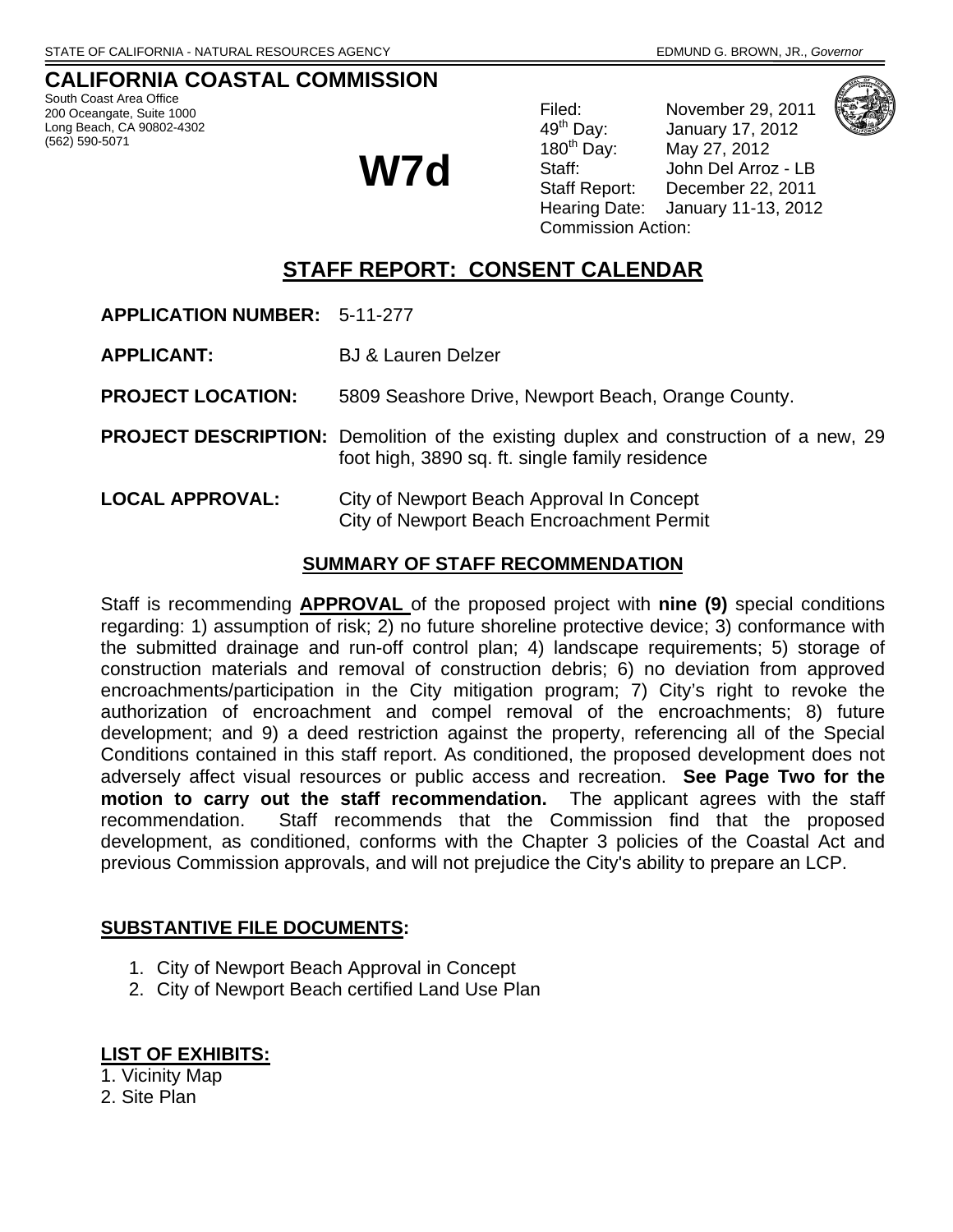# **STAFF RECOMMENDATION:**

The staff recommends that the Commission adopt the following resolutions to **APPROVE** the coastal development permit with special conditions:

# **MOTION:** *I move that the Commission approve the coastal development permit applications included on the consent calendar in accordance with the staff recommendations.*

## **STAFF RECOMMENDATION TO ADOPT CONSENT CALENDAR:**

Staff recommends a **YES** vote. Passage of this motion will result in approval of all the permits included on the consent calendar. The motion passes only by affirmative vote of a majority of the Commissioners present.

# **I. Resolution: Approval with Conditions**

 The Commission hereby **APPROVES** a coastal development permit for the proposed development and adopts the findings set forth below on grounds that the development as conditioned will be in conformity with the policies of Chapter 3 of the Coastal Act and will not prejudice the ability of the local government having jurisdiction over the area to prepare a Local Coastal Program conforming to the provisions of Chapter 3 of the Coastal Act. Approval of the permit complies with the California Environmental Quality Act because either 1) feasible mitigation measures and/or alternatives have been incorporated to substantially lessen any significant adverse effects of the development on the environment, or 2) there are no further feasible mitigation measures or alternatives that would substantially lessen any significant adverse impacts of the development on the environment.

## **II. Standard Conditions**

- 1. Notice of Receipt and Acknowledgment. The permit is not valid and development shall not commence until a copy of the permit, signed by the permittee or authorized agent, acknowledging receipt of the permit and acceptance of the terms and conditions, is returned to the Commission office.
- 2. Expiration. If development has not commenced, the permit will expire two years from the date on which the Commission voted on the application. Development shall be pursued in a diligent manner and completed in a reasonable period of time. Application for extension of the permit must be made prior to the expiration date.
- 3. Interpretation. Any questions of intent or interpretation of any condition will be resolved by the Executive Director or the Commission.
- 4. Assignment. The permit may be assigned to any qualified person, provided assignee files with the Commission an affidavit accepting all terms and conditions of the permit.
- 5. Terms and Conditions Run with the Land. These terms and conditions shall be perpetual, and it is the intention of the Commission and the permittee to bind all future owners and possessors of the subject property to the terms and conditions.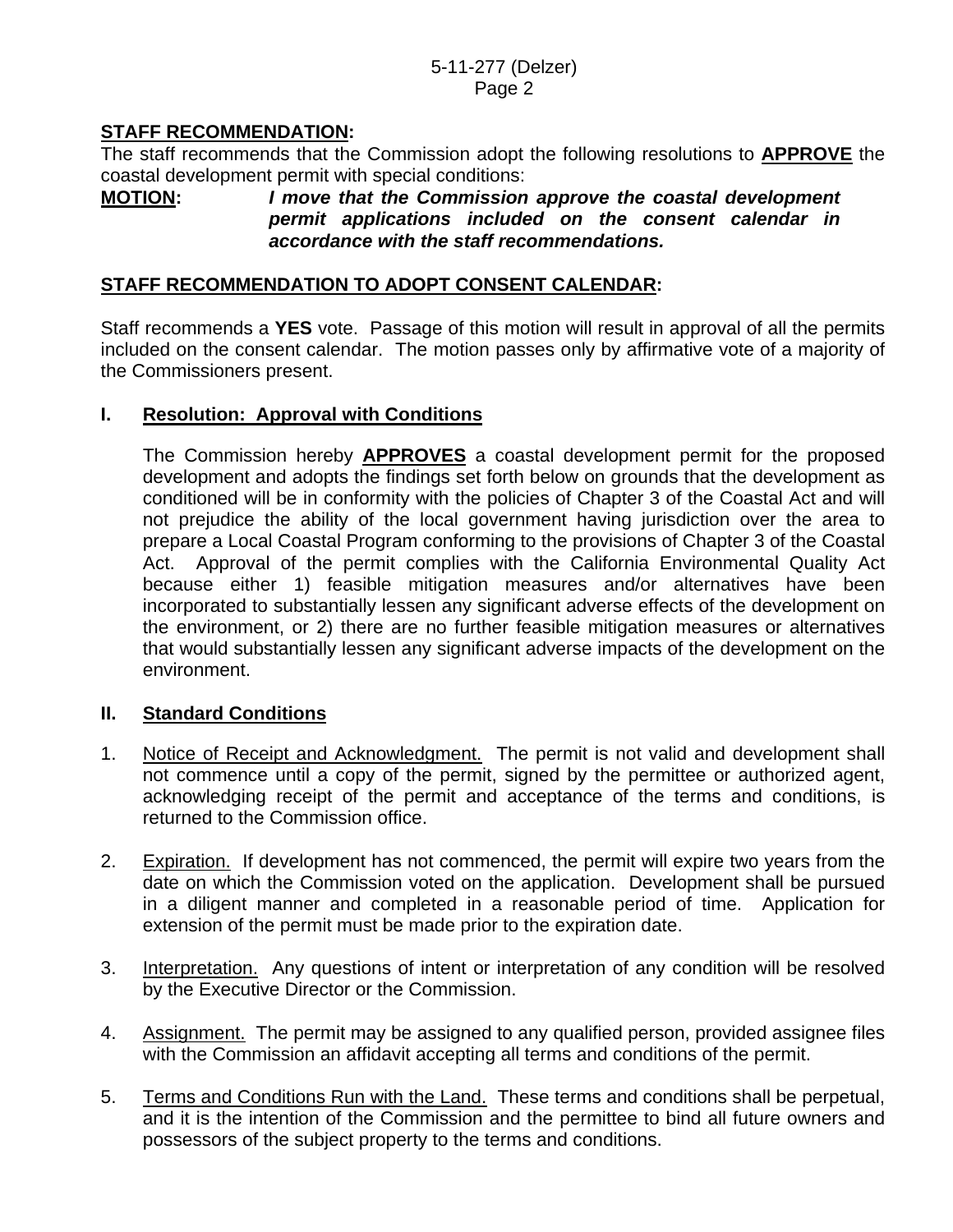## **III. Special Conditions**

# **1. Assumption of Risk, Waiver of Liability and Indemnity**

By acceptance of this permit, the applicant acknowledges and agrees (i) that the site may be subject to hazards from flooding and wave uprush; (ii) to assume the risks to the applicant and the property that is the subject of this permit of injury and damage from such hazards in connection with this permitted development; (iii) to unconditionally waive any claim of damage or liability against the Commission, its officers, agents, and employees for injury or damage from such hazards; and (iv) to indemnify and hold harmless the Commission, its officers, agents, and employees with respect to the Commission's approval of the project against any and all liability, claims, demands, damages, costs (including costs and fees incurred in defense of such claims), expenses, and amounts paid in settlement arising from any injury or damage due to such hazards.

# **2. No Future Shoreline Protective Device**

- A. By acceptance of this permit, the applicant agrees, on behalf of himself and all other successors and assigns, that no shoreline protective device(s) shall ever be constructed to protect the development approved pursuant to Coastal Development Permit No. 5-11-277 including, but not limited to, the residence, garage, foundations, and any future improvements, in the event that the development is threatened with damage or destruction from waves, erosion, storm conditions or other natural hazards in the future. By acceptance of this permit, the applicant hereby waives, on behalf of himself and all successors and assigns, any rights to construct such devices that may exist under Public Resources Code Section 30235.
- B. By acceptance of this permit, the applicant further agrees, on behalf of himself and all successors and assigns, that the landowner(s) shall remove the development authorized by this permit, including the residence, garage, foundations, and patio, if any government agency has ordered that the structure is not to be occupied due to any of the hazards identified above. In the event that portions of the development fall to the beach before they are removed, the landowner(s) shall remove all recoverable debris associated with the development from the beach and ocean and lawfully dispose of the material in an approved disposal site. Such removal shall require a coastal development permit.

# **3. Drainage Plan**

The applicant shall conform with the Drainage Plan received on November 10, 2011 showing roof drainage and runoff from all impervious areas directed to trench and area drains wherever possible. Any proposed changes to the approved plan shall be reported to the Executive Director. No changes to the approved plan shall occur without a Commission amendment to this coastal development permit unless the Executive Director determines that no amendment is required.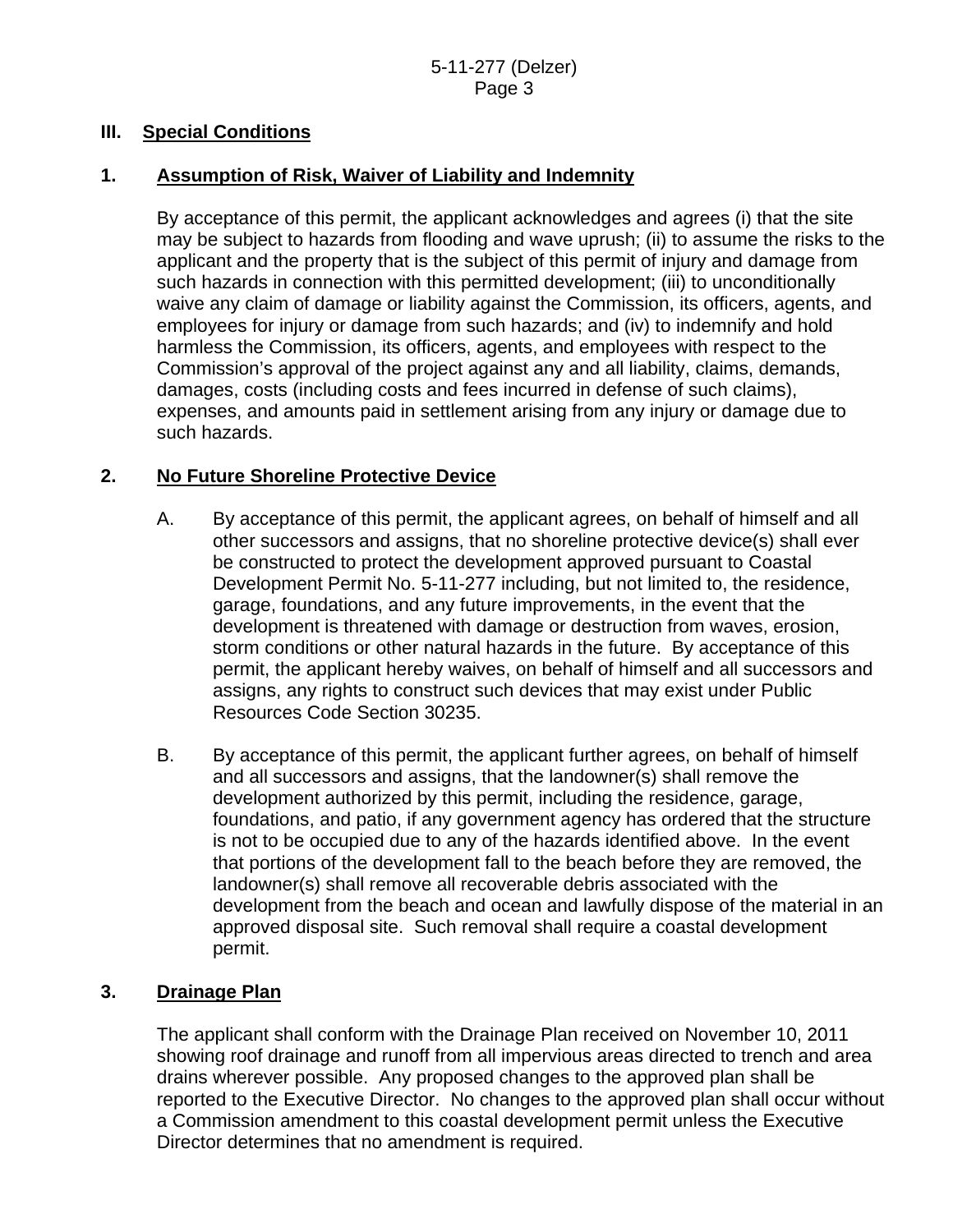# **4. Landscaping - Drought Tolerant, Non Invasive Plants**

Vegetated landscaped areas shall only consist of native plants or non-native drought tolerant plants, which are non-invasive. No plant species listed as problematic and/or invasive by the California Native Plant Society (http://www.CNPS.org/), the California Invasive Plant Council (formerly the California Exotic Pest Plant Council) (http://www.cal-ipc.org/), or as may be identified from time to time by the State of California shall be employed or allowed to naturalize or persist on the site. No plant species listed as a "noxious weed" by the State of California or the U.S. Federal Government shall be utilized within the property. All plants shall be low water use plants as identified by California Department of Water Resources (See: www.water.ca.gov/wateruseefficiency/docs/ wucols00.pdf).

# **5. Storage of Construction Materials, Mechanized Equipment and Removal of Construction Debris**

The permittee shall comply with the following construction-related requirements:

- (a) No demolition or construction materials, debris, or waste shall be placed or stored where it may enter sensitive habitat, receiving waters or a storm drain, or be subject to wave, wind, rain, or tidal erosion and dispersion.
- (b) No demolition or construction equipment, materials, or activity shall be placed in or occur in any location that would result in impacts to environmentally sensitive habitat areas, streams, wetlands or their buffers.
- (c) Any and all debris resulting from demolition or construction activities shall be removed from the project site within 24 hours of completion of the project.
- (d) Demolition or construction debris and sediment shall be removed from work areas each day that demolition or construction occurs to prevent the accumulation of sediment and other debris that may be discharged into coastal waters.
- (e) All trash and debris shall be disposed in the proper trash and recycling receptacles at the end of every construction day.
- (f) The applicant shall provide adequate disposal facilities for solid waste, including excess concrete, produced during demolition or construction.
- (g) Debris shall be disposed of at a legal disposal site or recycled at a recycling facility. If the disposal site is located in the coastal zone, a coastal development permit or an amendment to this permit shall be required before disposal can take place unless the Executive Director determines that no amendment or new permit is legally required.
- (h) All stock piles and construction materials shall be covered, enclosed on all sides, shall be located as far away as possible from drain inlets and any waterway, and shall not be stored in contact with the soil.
- (i) Machinery and equipment shall be maintained and washed in confined areas specifically designed to control runoff. Thinners or solvents shall not be discharged into sanitary or storm sewer systems.
- (j) The discharge of any hazardous materials into any receiving waters shall be prohibited.
- (k) Spill prevention and control measures shall be implemented to ensure the proper handling and storage of petroleum products and other construction materials. Measures shall include a designated fueling and vehicle maintenance area with appropriate berms and protection to prevent any spillage of gasoline or related petroleum products or contact with runoff. The area shall be located as far away from the receiving waters and storm drain inlets as possible.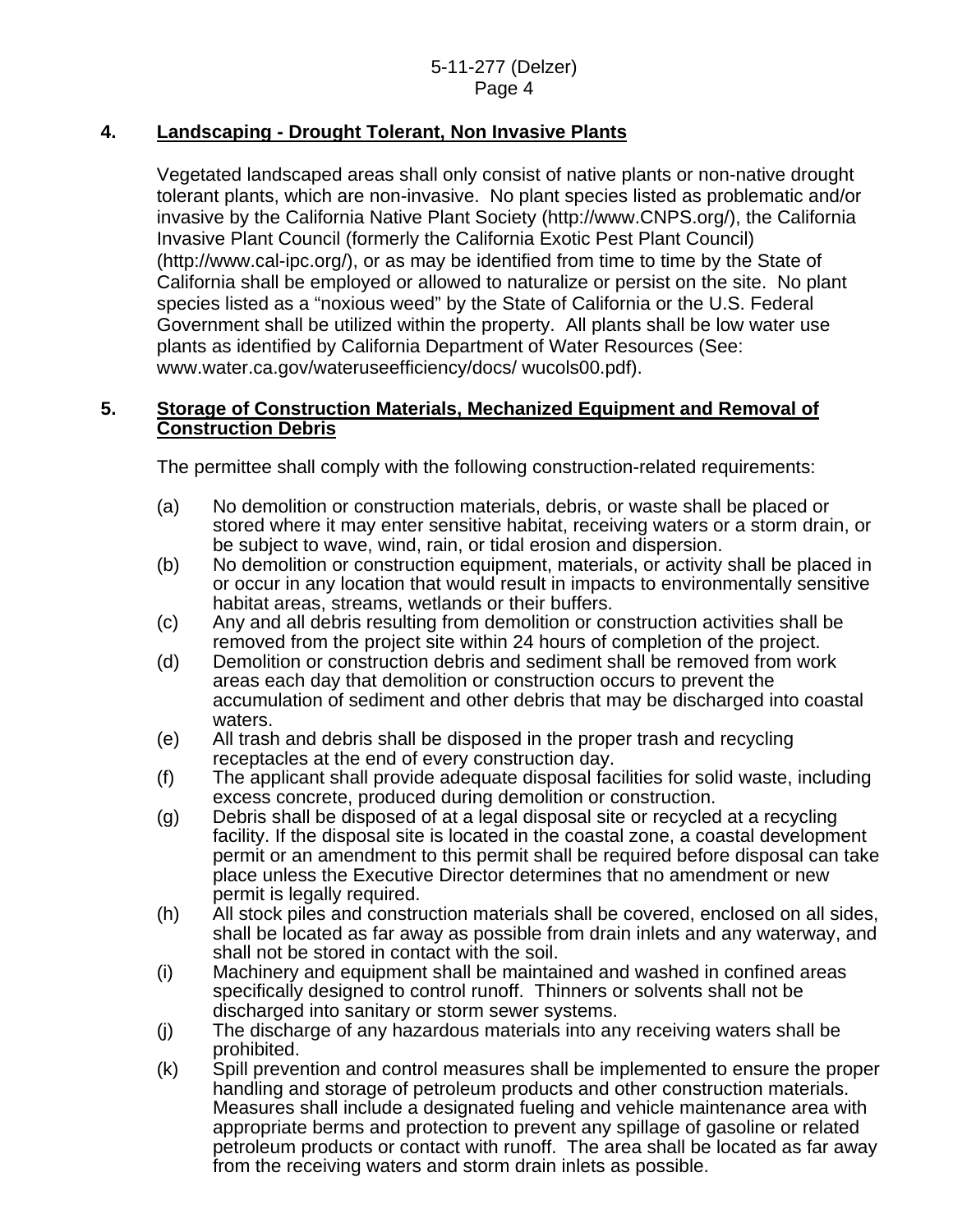- (l) Best Management Practices (BMPs) and Good Housekeeping Practices (GHPs) designed to prevent spillage and/or runoff of demolition or construction-related materials, and to contain sediment or contaminants associated with demolition or construction activity, shall be implemented prior to the on-set of such activity
- (m) All BMPs shall be maintained in a functional condition throughout the duration of construction activity.

## **6. Deviation from Approved Encroachments/Mitigation Compliance**

- A. The only encroachment into the 15 foot deep encroachment area within the City of Newport Beach Oceanfront public right-of-way allowed by this coastal development permit is a 15' deep by 30' wide concrete patio and a 2' tall patio perimeter block wall. Any development in the public right of way, including improvements, repairs, and maintenance, cannot occur without an amendment to this coastal development permit or a new coastal development permit from the Coastal Commission, unless the Executive Director determines through written confirmation that no amendment or new permit is legally required.
- B. The applicants and all other successors and assigns must remain enrolled in the City's public access impact mitigation program (i.e. annual payment to City for encroachment) and make the recurring annual payment so long as the encroachment remains in place.

#### **7. City's Right to Revoke Encroachment Permit**

Approval of this coastal development permit shall not restrict the City's right and ability to revoke, without cause, the approved City encroachment permit in order to construct public access and recreation improvements within the public right of way.

#### **8. Future Development**

This permit is only for the development described in Coastal Development Permit No. 5- 11-277. Pursuant to Title 14 California Code of Regulations Section 13250(b) (6), the exemptions otherwise provided in Public Resources Code Section 30610(a) shall not apply to the development governed by Coastal Development Permit No. 5-11-277. Accordingly, any future improvements to the single-family house authorized by this permit, including but not limited to repair and maintenance identified as requiring a permit in Public Resources Section 30610(d) and Title 14 California Code of Regulations Sections 13252(a)-(b), shall require an amendment to Permit No. 5-11-277 from the Commission or shall require an additional coastal development permit from the Commission or from the applicable certified local government.

## **9. Deed Restriction**

**PRIOR TO ISSUANCE OF THE COASTAL DEVELOPMENT PERMIT**, the applicant shall submit to the Executive Director for review and approval documentation demonstrating that the landowners have executed and recorded against the parcel(s) governed by this permit a deed restriction, in a form and content acceptable to the Executive Director: (1) indicating that, pursuant to this permit, the California Coastal Commission has authorized development on the subject property, subject to terms and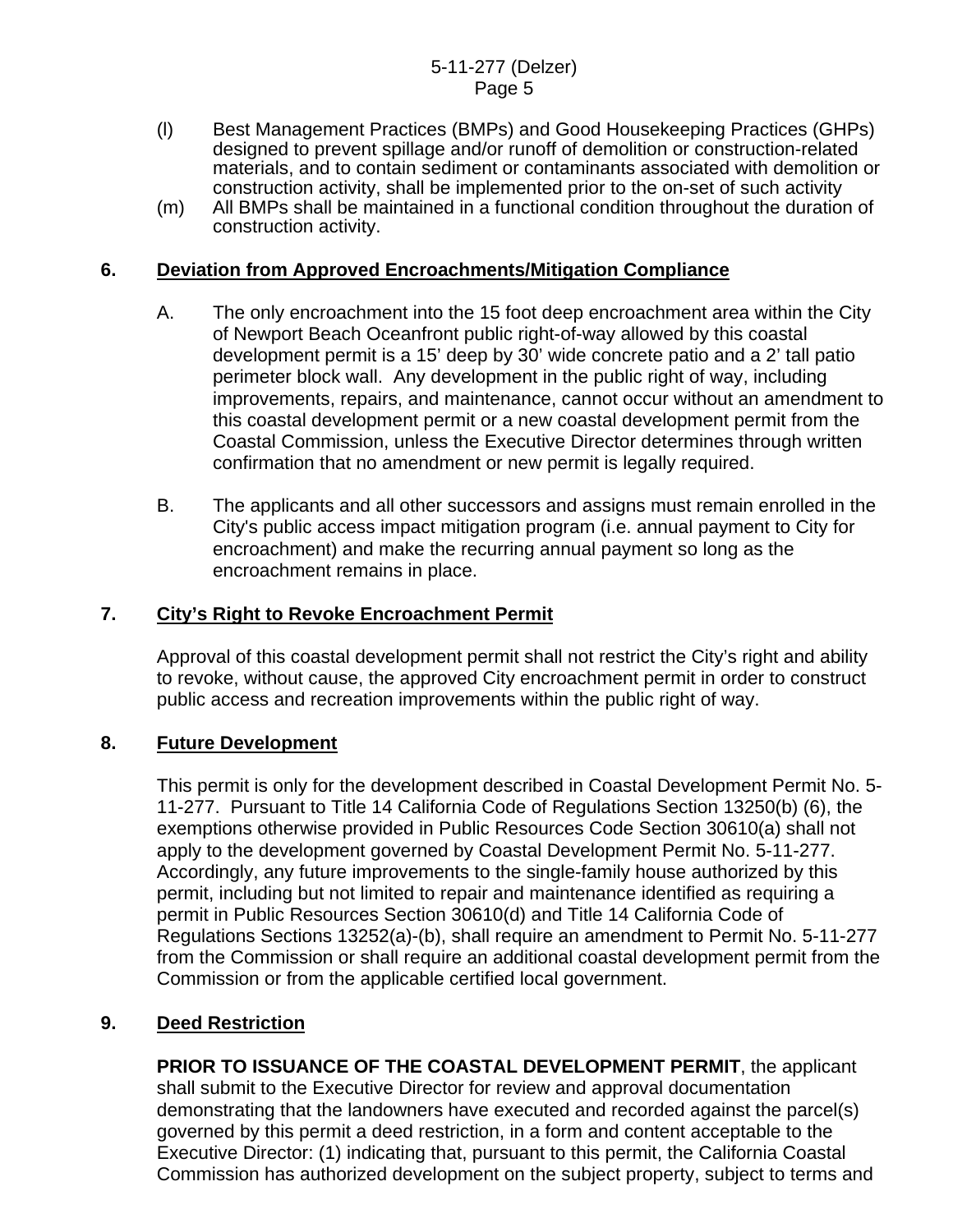conditions that restrict the use and enjoyment of that property; and (2) imposing the Special Conditions of this permit as covenants, conditions and restrictions on the use and enjoyment of the Property. The deed restriction shall include a legal description of the entire parcel or parcels governed by this permit. The deed restriction shall also indicate that, in the event of an extinguishment or termination of the deed restriction for any reason, the terms and conditions of this permit shall continue to restrict the use and enjoyment of the subject property so long as either this permit or the development it authorizes, or any part, modification, or amendment thereof, remains in existence on or with respect to the subject property.

## **IV. Findings and Declarations**

The Commission hereby finds and declares:

# **A. Project Description**

The subject site is located at 5809 Seashore Drive in the City of Newport Beach, Orange County. The subject lot is a 2,655 sq. ft. oceanfront lot designated as Two Family Residential in the City's certified Land Use Plan. The project is located within an existing urban residential area, located between Pacific Coast Highway and the public beach at western Newport Beach. A wide sandy beach (approx. 350 feet wide) is located between the subject property and the Pacific Ocean. Due to its oceanfront location, the project site may be potentially exposed to the hazard of wave uprush during a severe storm event. The applicant has submitted a wave runup study prepared by Geosoils, Inc., dated November 8, 2011 which states that the property will not be subject to wave hazards for the life of the development.

The proposed project is the demolition of the existing duplex, and construction of a new 3890 sq. ft. single family residence (Exhibit 3). No landscaping or irrigation system is proposed. In addition, the project includes the request for after-the-fact approval of an existing 24-inch high wall and a 30' x 15' concrete patio that extends into a 15-foot deep encroachment zone on the public beach.

To address water quality concerns, the applicant is proposing to direct roof runoff to trench and area drains for on-site infiltration of runoff. The Commission imposes Special Condition 3 to ensure that the applicant complies with the submitted drainage plan to minimize the effects of the development on biological productivity and water quality.

The proposed project will not have an adverse effect on public access. The Commission has found through previous permit actions in this area that the City's setback in this area is acceptable for maintaining public access. The proposed project is consistent with the City's 5-foot required setback from the seaward property line. Vertical public access to the beach is available at the end of 59th Street, located approximately 30 feet to the north of the subject site. Lateral public access is available along the wide sandy beach seaward of the subject site.

An existing concrete patio and low cement wall is located at the rear portion of the property. The existing unpermitted patio and wall extend 15 feet into the City of Newport Beach Oceanfront public right-of-way at the seaward side of the home. No changes are proposed to the existing patio and low wall; rather, the applicants are seeking authorization of the existing improvements. The City holds the public right-of-way for street/walkway/bikeway purposes. The proposed encroachment would contribute to the cumulative adverse impact on beach use resulting from the various existing encroachments on the public right-of-way in the area. In addition, the encroachments could make it difficult in the future for the City to improve the public right-of-way for lateral access purposes.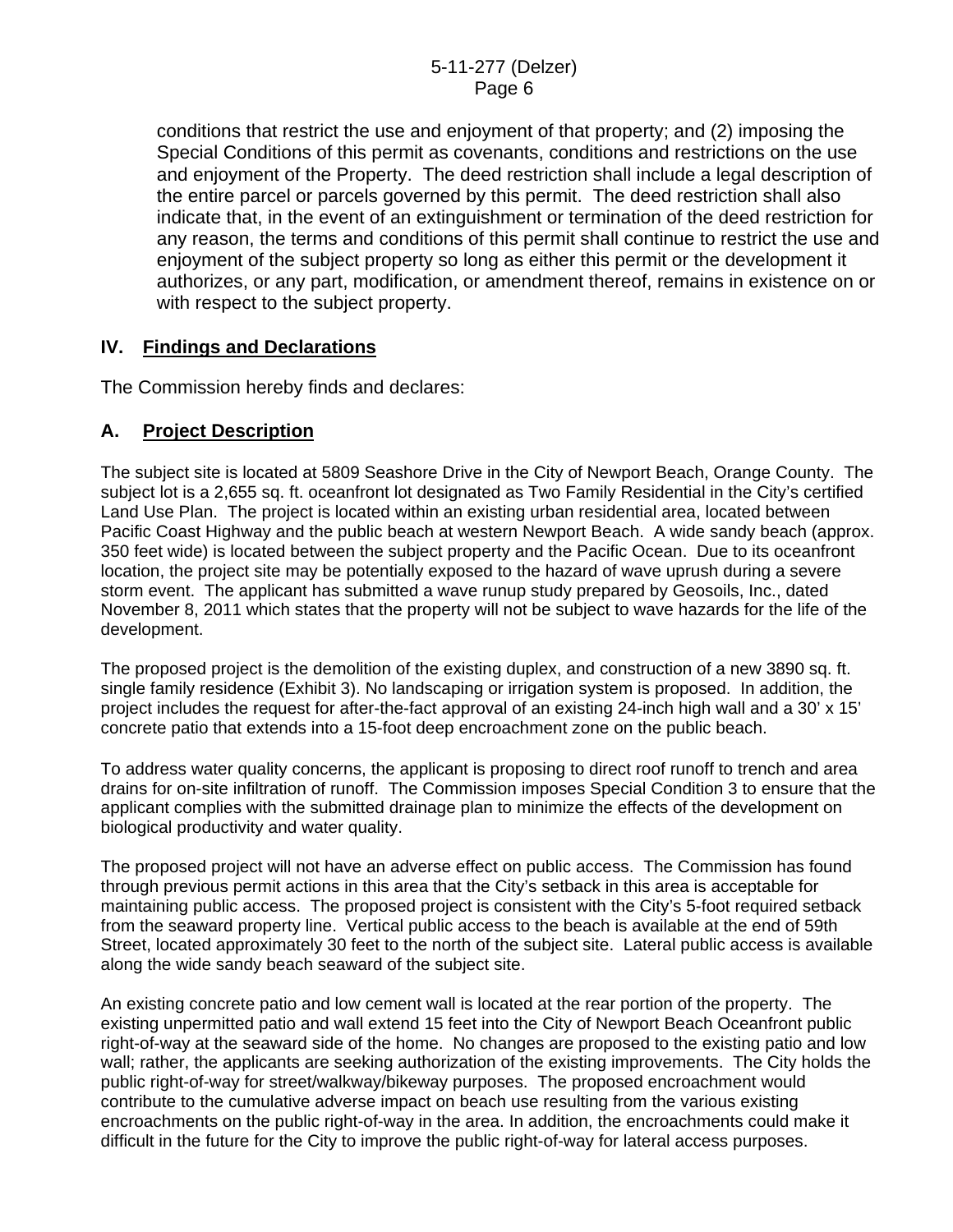In 1991, the Commission certified an amendment to the City of Newport Beach Land Use Plan (LUP). The LUP acknowledges the adverse public access impacts that will result from the development on the sandy beach area which is owned by the City for street purposes. This cumulative impact is addressed in the certified LUP by imposition of a mitigation plan. The mitigation plan requires that payments to the City by encroaching homeowners be applied to improving public access in Newport Beach. The City has constructed a number of public access improvements (including street end improvements which provide additional public parking spaces) using the encroachment funds. When it certified the LUP amendment allowing these encroachments, the Commission found that, if developed consistent with the mitigation plan, encroachments onto the City's Oceanfront public right-of-way would be consistent with the public access and recreation policies of Chapter 3 of the Coastal Act.

The LUP encroachment policies allow encroachment onto the Seashore Drive right-of-way in the area of the subject site, which is between the Santa Ana River and 52nd Street. Encroachments in this area may encroach a maximum of 15 feet oceanward of the rear (ocean facing) property line within the oceanward prolongation of the side property lines. The LUP policies allow encroachments only if they do not interfere with access to the beach or ocean, when a building permit is not required, and subject to the mitigation payment. The Commission finds that construction of the encroachments at the subject site is consistent with the certified LUP encroachment policies.

In this case, the Commission finds that the proposed encroachment is consistent with the certified LUP encroachment policies and the Chapter 3 public access policies of the Coastal Act. The findings for which are found in the Newport Beach LUP Amendment 90-1 approved by the Commission on June 11, 1991 and which are incorporated here by reference. In addition, the City is continuing to carry out the public access improvements required by the LUP mitigation plan to offset any adverse impacts of the encroachments. The mitigation payment collected by the City is an annual recurring one. In order to assure that the encroachments are consistent with the Land Use Plan policies addressing Oceanfront encroachments as certified by the Commission, and so are consistent with the public access policies of the Coastal Act, the applicant has submitted a copy of a current encroachment permit application and evidence that they are enrolled in the annual mitigation payment program. The applicant and any successors in interest must remain enrolled in the annual mitigation program and make the recurring annual payment so long as the encroachment remains in place.

Section 13250 of the California Code of Regulations provides that development such as the proposed encroachments are not exempt from obtaining a coastal development permit pursuant to Coastal Act Section 30610(a). However, to ensure that no further encroachments occur without an approved amendment to this coastal development permit or approval of a new coastal development permit, the Commission imposes a special condition which requires that an amendment to this permit or a new coastal development permit be obtained for any deviations to the encroachments described in this permit. This would allow the Commission to evaluate future encroachment deviations for adverse public access and recreation impacts.

As a condition of the City's approval of an encroachment permit, the permittee must sign an encroachment agreement in which the permittee waives his or her right to contest the ability of the City to remove the encroachments in order to build public access improvements within the public right of way. Thus the proposed project is being conditioned to provide that issuance of the coastal development permit does not restrict nor interfere with the City's right to revoke its encroachment permit, without cause, in order to construct public access and recreation improvements in the public right-of way. This would ensure future opportunities for public access and recreation.

## **B. Access**

As conditioned, the proposed development will not have any new adverse impact on public access to the coast or to nearby recreational facilities. Thus, as conditioned, the proposed development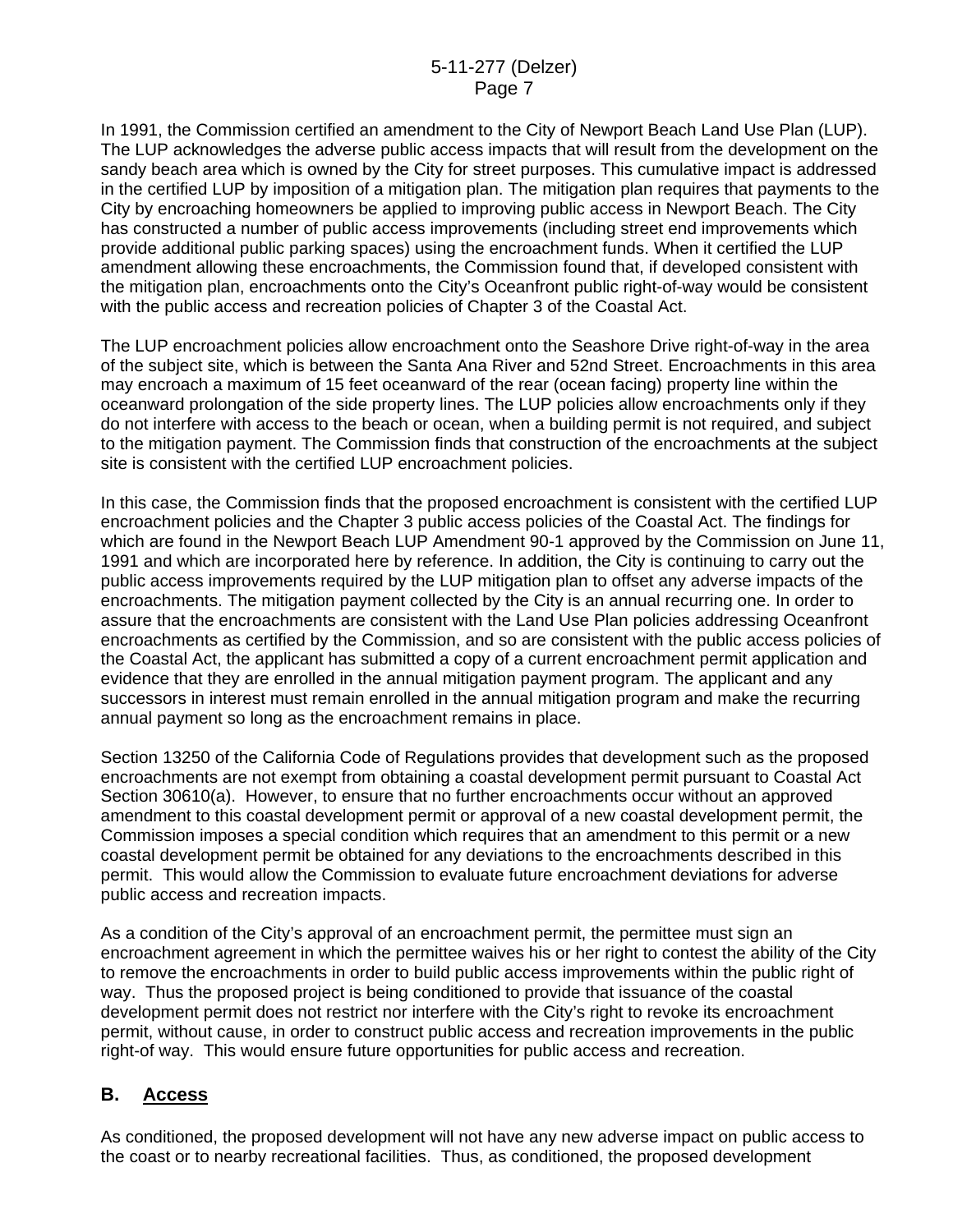conforms with Sections 30210 through 30214, Sections 30220 through 30224, and 30252 of the Coastal Act.

# **C. Development**

The development is located within an existing developed area and is compatible with the character and scale of the surrounding area. However, the proposed project raises concerns that future development of the project site potentially may result in a development which is not consistent with the Chapter 3 policies of the Coastal Act. To assure that future development is consistent with the Chapter 3 policies of the Coastal Act, the Commission finds that a future improvements special condition be imposed. As conditioned the development conforms with the Chapter 3 policies of the Coastal Act.

# **D. Hazards**

Development adjacent to the ocean is inherently hazardous. Development which may require a protective device in the future can not be allowed due to the adverse impacts such devices have upon, among other things, public access, visual resources and shoreline processes. To minimize the project's impact on shoreline processes, and to minimize risks to life and property, the development has been conditioned to: require an appropriate set-back from the water; require a drainage and runoff control plan to direct, treat, and minimize the flow of water offsite; prohibit construction of protective devices (such as a seawall) in the future; and to require that the landowner and any successor-ininterest assume the risk of undertaking the development. As conditioned, the Commission finds that the development conforms to the requirements of Sections 30235 and 30253 of the Coastal Act regarding the siting of development in hazardous locations.

# **E. Deed Restriction**

To ensure that any prospective future owners of the property are made aware of the applicability of the conditions of this permit, the Commission imposes an additional condition requiring that the property owner record a deed restriction against the property, referencing all of the above Special Conditions of this permit and imposing them as covenants, conditions and restrictions on the use and enjoyment of the Property. Thus, as conditioned, this permit ensures that any prospective future owner will receive actual notice of the restrictions and/or obligations imposed on the use and enjoyment of the land in connection with the authorized development.

# **F. Water Quality**

The proposed development has a potential for a discharge of polluted runoff from the project site into coastal waters. The development, as proposed and as conditioned, incorporates design features to minimize the effect of construction and post-construction activities on the marine environment. These design features include, but are not limited to, the appropriate management of equipment and construction materials, reducing runoff through the use of permeable surfaces, the use of non-invasive drought tolerant vegetation to reduce and treat the runoff discharged from the site, and for the use of post-construction best management practices to minimize the project's adverse impact on coastal waters. Therefore, the Commission finds that the proposed development, as conditioned, conforms with Sections 30230 and 30231 of the Coastal Act regarding the protection of water quality to promote the biological productivity of coastal waters and to protect human health

# **G. Local Coastal Program**

Coastal Act section 30604(a) states that, prior to certification of a local coastal program ("LCP"), a coastal development permit can only be issued upon a finding that the proposed development is in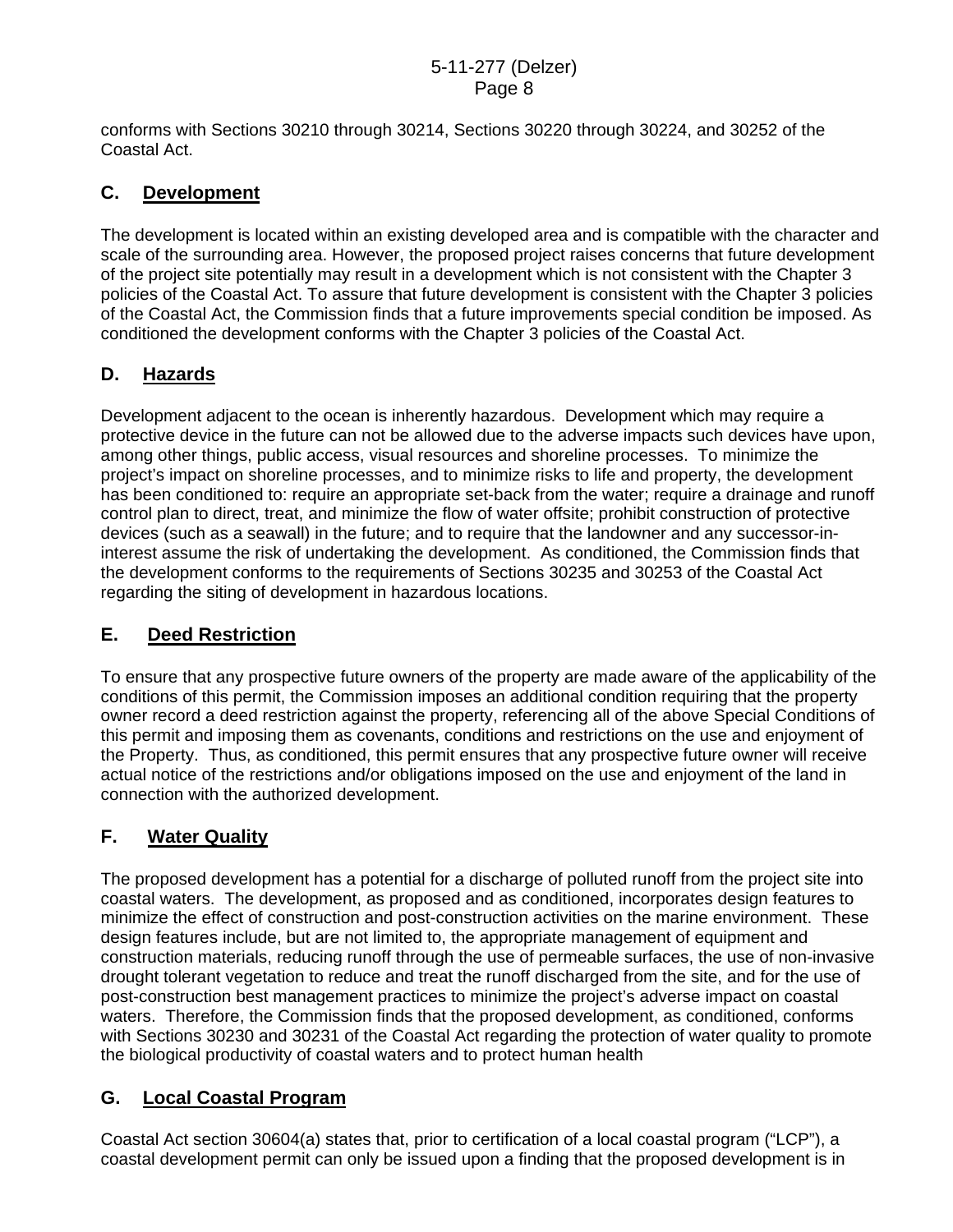conformity with Chapter 3 of the Act and that the permitted development will not prejudice the ability of the local government to prepare an LCP that is in conformity with Chapter 3. The Land Use Plan for the City of Newport Beach was effectively certified on May 19, 1982. The certified LUP was updated on October 2005. As conditioned, the proposed development is consistent with Chapter 3 of the Coastal Act and with the certified Land Use Plan for the area. Approval of the project, as conditioned, will not prejudice the ability of the local government to prepare an LCP that is in conformity with the provisions of Chapter 3 of the Coastal Act.

# **H. California Environmental Quality Act (CEQA)**

As conditioned, there are no feasible alternatives or additional feasible mitigation measures available that would substantially lessen any significant adverse effect that the activity may have on the environment. Therefore, the Commission finds that the proposed project, as conditioned to mitigate the identified impacts, is the least environmentally damaging feasible alternative and can be found consistent with the requirements of the Coastal Act to conform to CEQA.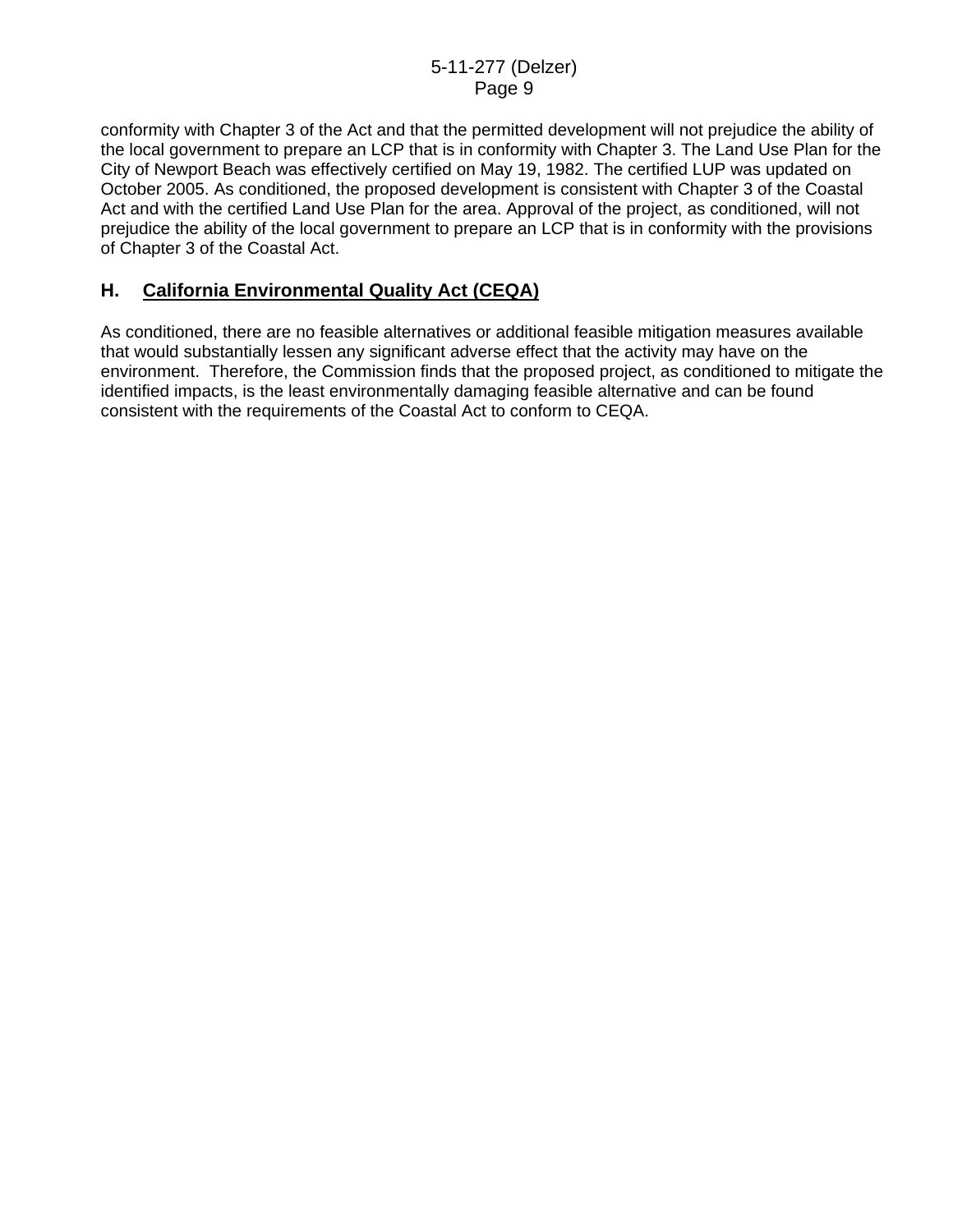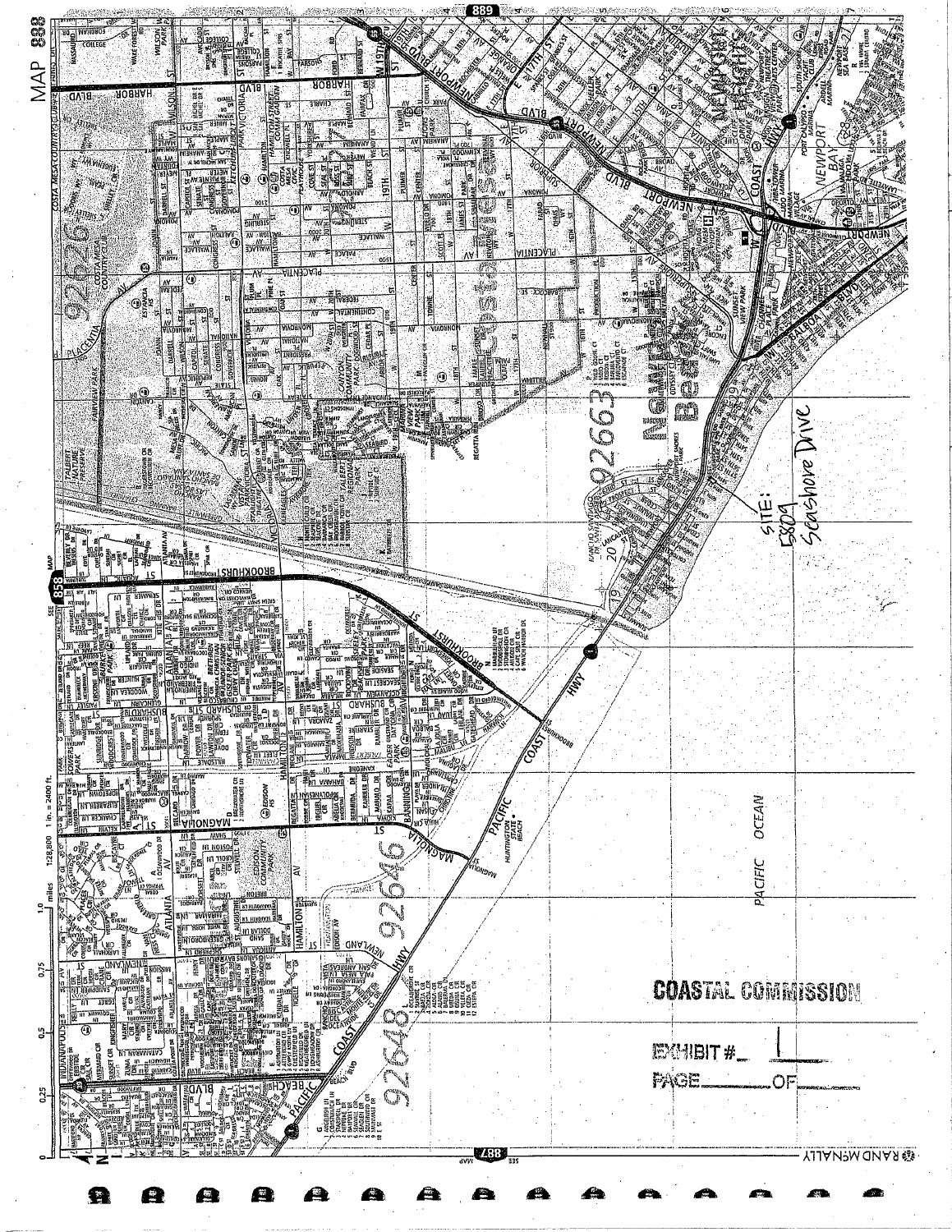